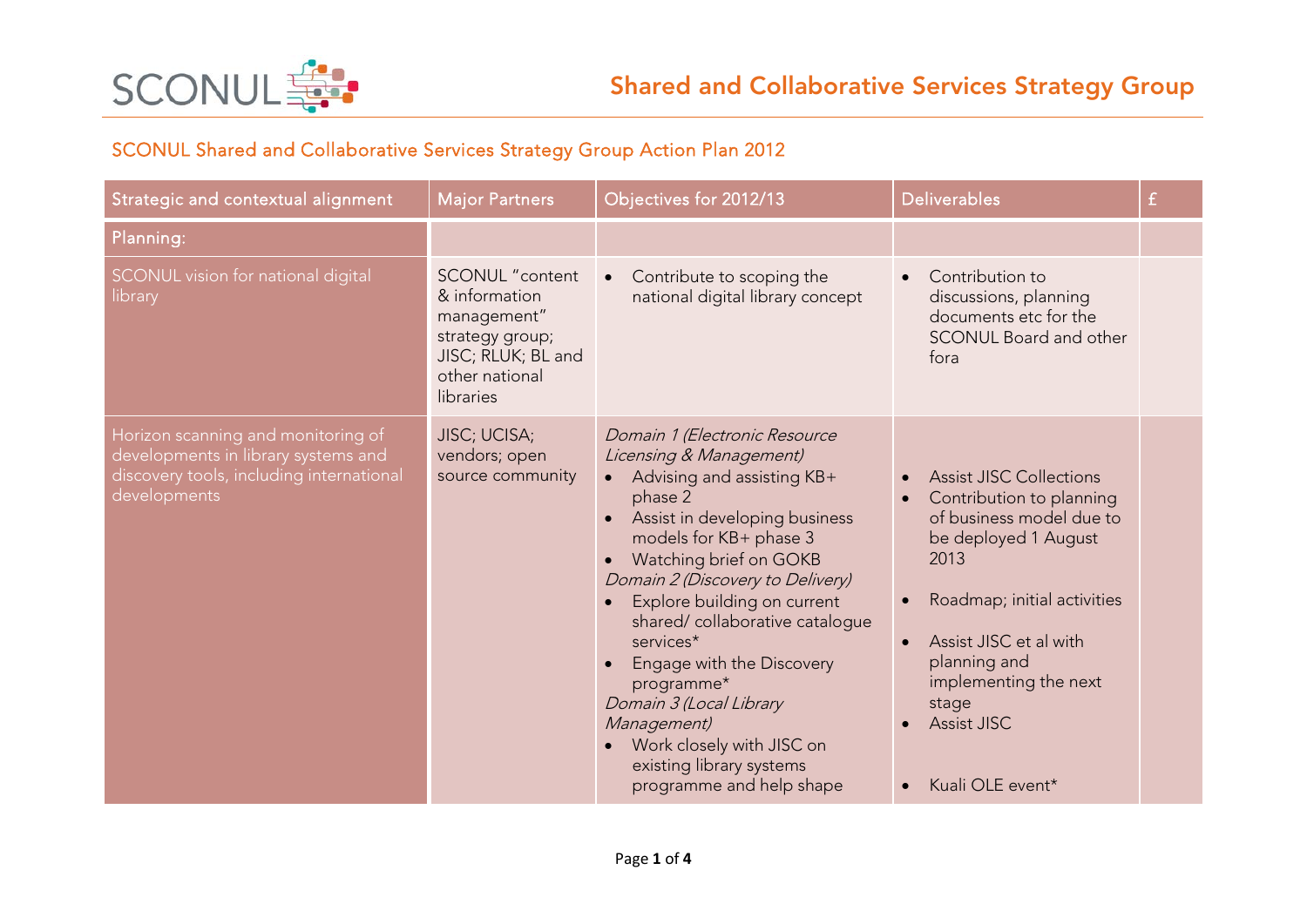

## Shared and Collaborative Services Strategy Group

| Strategic and contextual alignment                                                                                                                                                     | <b>Major Partners</b>                                   | Objectives for 2012/13                                                                                                                                                                            | <b>Deliverables</b>                                                                                         | £ |
|----------------------------------------------------------------------------------------------------------------------------------------------------------------------------------------|---------------------------------------------------------|---------------------------------------------------------------------------------------------------------------------------------------------------------------------------------------------------|-------------------------------------------------------------------------------------------------------------|---|
|                                                                                                                                                                                        |                                                         | successor programme<br>Engage with vendors and open<br>$\bullet$<br>source community as<br>appropriate                                                                                            | Discussions with a number<br>of organisations                                                               |   |
| Identifying community appetite for<br>shared services and other forms of<br>collaboration including partnership<br>arrangements with commercial suppliers<br>and open source community |                                                         | Draft forward plan 3 to 5 years of<br>shared services development*<br>Consult widely on draft plan<br>$\bullet$<br>Explore funding opportunities<br>$\bullet$<br>from HEFCE Catalyst<br>programme | Draft plan for<br>consideration by SCONUL<br><b>Board</b><br>Community consultation<br>$\bullet$<br>event   |   |
| Identifying and supporting the<br>development of the leadership,<br>governance and practitioner skills for<br>shared services                                                          | Leadership<br>Foundation; JISC;<br><b>BAILER; CILIP</b> | Consider commissioning<br>$\bullet$<br>research to identify these skills*                                                                                                                         | Research proposal for<br>consideration of funding<br>by the SCONUL Board                                    |   |
| Influencing:                                                                                                                                                                           |                                                         |                                                                                                                                                                                                   |                                                                                                             |   |
| Briefings to inform policy debate on<br>shared services and efficiency in UK<br>governments and parliament                                                                             | JISC; UCISA;<br><b>BUFDG</b>                            | Explore shared services<br>$\bullet$<br>implications of the Finch report*                                                                                                                         | Contribution to overall<br>$\bullet$<br>lobbying on the Finch<br>report by the SCONUL<br><b>Board</b>       |   |
| Briefings to inform SCONUL members<br>on shared services activities,<br>collaborations and potential<br>developments                                                                   | <b>JISC; RLUK</b>                                       | Explore shared services<br>implications of the Finch report*<br>Periodic updates                                                                                                                  | Contribution to overall<br>briefing paper for<br>members on the Finch<br>report<br>Periodic updates through |   |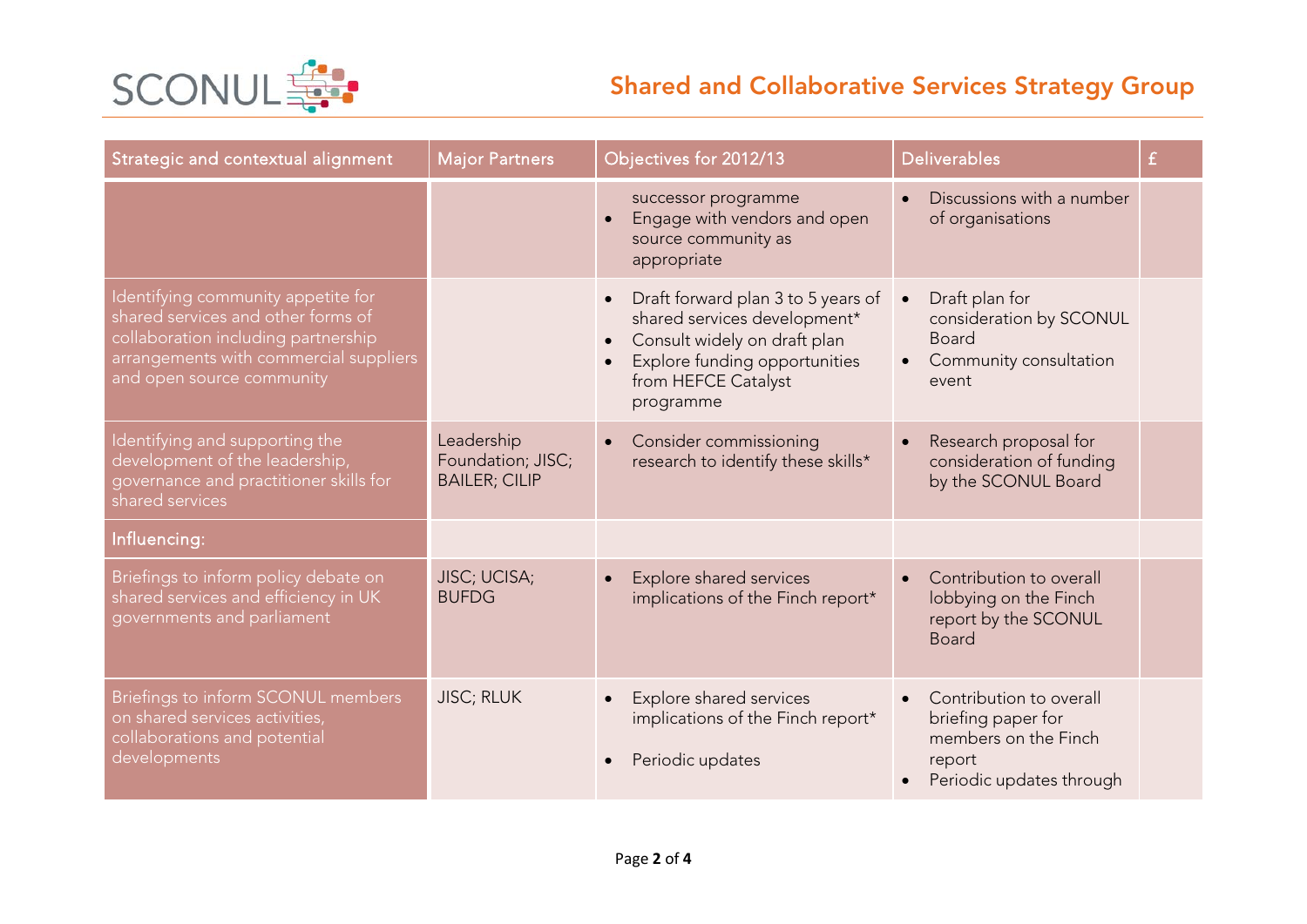

## Shared and Collaborative Services Strategy Group

| Strategic and contextual alignment                                                                                                                                      | <b>Major Partners</b>                                                                                           | Objectives for 2012/13                                                                                                                                                                                                                               | <b>Deliverables</b>                                                                                                       | $\mathbf{f}$ |
|-------------------------------------------------------------------------------------------------------------------------------------------------------------------------|-----------------------------------------------------------------------------------------------------------------|------------------------------------------------------------------------------------------------------------------------------------------------------------------------------------------------------------------------------------------------------|---------------------------------------------------------------------------------------------------------------------------|--------------|
|                                                                                                                                                                         |                                                                                                                 | Understand the implications and<br>$\bullet$<br>opportunities of the changes in<br>VAT in collaboration with BUFDG<br>Awareness of Kuali OLE<br>$\bullet$                                                                                            | a number of different<br>communication channels<br>Briefing paper<br>Kuali OLE event*<br>$\bullet$                        |              |
| Collaboration:                                                                                                                                                          |                                                                                                                 |                                                                                                                                                                                                                                                      |                                                                                                                           |              |
| Liaison with other shared service<br>providers of importance to SCONUL<br>members, influencing and shaping<br>service development on behalf of<br><b>SCONUL</b> members | BL; JISC; JISC<br>Collections;<br>EDINA; MIMAS;<br><b>JANET (UK)</b>                                            | Supporting the Board in shaping<br>and engagement with "the new<br>JISC" *                                                                                                                                                                           | Advice for the SCONUL<br><b>Board</b>                                                                                     |              |
| Liaison with regional and consortia<br>library groups to share experiences and<br>co-ordinate the development and<br>operation of shared services                       | National and<br>regional consortia                                                                              | Propose a process for co-<br>$\bullet$<br>ordinating awareness and<br>planning of shared services<br>initiatives between regional and<br>consortia groups<br>Organise a shared services<br>"summit" to map shared services<br>initiatives in the UK* | Agreed process which is<br>being implemented<br>Map of current HE library<br>shared services initiatives<br>across the UK |              |
| Liaison with groups outside HE and<br>internationally to share experiences and<br>co-ordinate the development and<br>operation of shared services                       | Representative<br>groups of public<br>libraries, archives,<br>museums and<br>galleries; FE; Kuali<br><b>OLE</b> | Liaise with GLAM through the<br>$\bullet$<br>Discovery programme                                                                                                                                                                                     | Kuali OLE event*<br>$\bullet$                                                                                             |              |